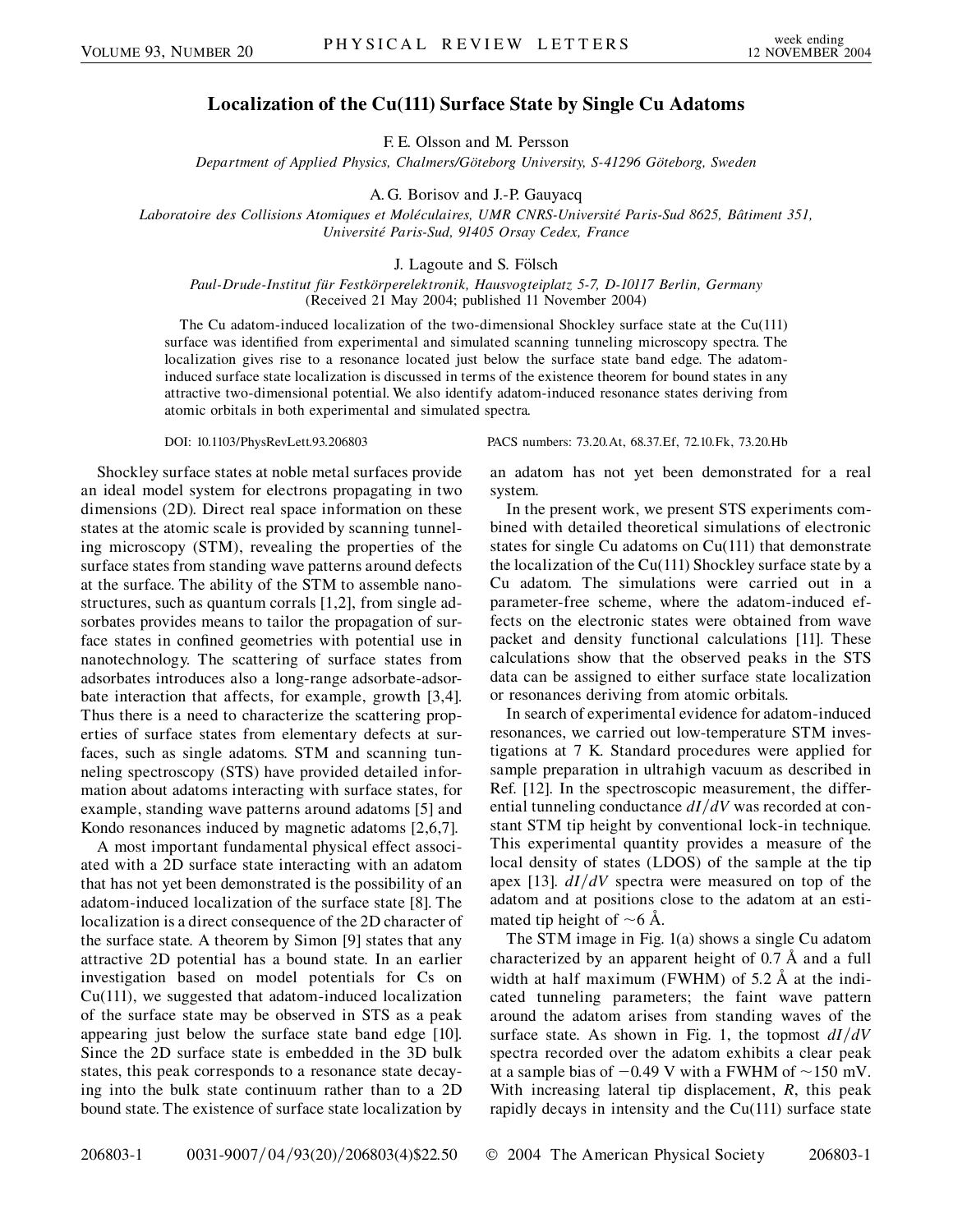band edge evolves. The spectra measured at  $R = 25 \text{ Å}$ shows the surface state band edge located at a sample bias of -0*:*44 V. This value is consistent with the band onset found in previous STS [5] and photoelectron spectroscopy experiments [14,15]. Our STS data thus reveal the existence of an adatom-localized state  $\sim$ 40 m eV below the surface state band edge. The single Cu adatom is also associated with a pronounced peak at 3.3 eV relative to  $E_F$ [12], as shown by the experimental spectra in the inset of Fig. 2. This sharp resonance is located within the pseudogap of the projected Cu bulk bands, which extends from  $\sim$  - 0.9 to ~4.25 eV, relative to  $E_F$  [16].

To gain detailed insight into the physics underlying these resonances, we have simulated  $dI/dV$  spectra by calculating the energy-dependent LDOS at the tip apex, **r**tip [17–19]. The LDOS calculation is based on a wave packet propagation technique, detailed in [20]. A timedependent wave packet,  $\Psi(\mathbf{r}, t)$ , is obtained by solving the time-dependent one-electron Schrödinger equation [10,20] with an initial wave packet,  $\Phi_0$ , that mimics a  $\delta$ function centered at  $\mathbf{r}_{tip}$  [21]. From  $\Psi(\mathbf{r}, t)$  and  $\Phi_0$ , the LDOS is calculated as the real part of the Laplace transform of the survival amplitude of the system [10].



FIG. 1. Experimental STM image and STS spectra. (a): Constant-current STM image of a single  $Cu/Cu(111)$ adatom (35  $\AA \times 70$   $\AA$ , 5 mV, 1 nA, 7 K), the gray scale is enhanced to display the standing wave pattern of the surface state; horizontal white bars mark lateral distances, *R*, relative to the adatom where the differential tunneling conductance was measured at constant tip height. (b) Corresponding spectra measured with the tip positioned on top of the adatom (topmost curve) and at different lateral distances *R* as indicated (for clarity, spectra are offset by a constant of  $10^{-9} \Omega^{-1}$ , relative to the lowest curve). Bias-voltage and tunneling current prior to turning off the feedback loop: 1 V, 1 nA; amplitude and frequency of the lock-in modulation: 30 mV, 640 Hz.

The time propagation of the wave packet is performed in cylindrical coordinates  $(z, \rho, \phi)$  using the potential

$$
V(z, \rho) = V_{\rm S}(z) + \Delta V_{\rm ads}(z, \rho) + U_{\rm field}.
$$
 (1)

The *z* axis is normal to the surface and goes through the adatom center.  $V<sub>S</sub>$  is a one-dimensional representation of the Cu(111) surface potential, designed to describe the observed band gap, image, and surface state energies at the  $\Gamma$  point [16].  $\Delta V_{\text{ads}}$  is the adatom-induced potential, which we have obtained through a parameter-free procedure from density functional calculations [11]. Consistent with the choice of  $V_s$ , only the  $m = 0$  component of  $\Delta V_{ads}$ was retained (*m* is the projection of the electron angular momentum on the *z* axis), whereby only the  $(z, \rho)$  coordinates are necessary [22]. The final term accounts for the changes in the potential in a simple capacitor model; *U*<sub>field</sub> is equal to 0 for  $z < z_0$ ,  $U(z - z_0)/(z_{\text{tip}} - z_0)$  for  $z_{\text{tip}} > z > z_0$  and *U* for  $z > z_{\text{tip}}$ , where  $z_0$  and  $z_{\text{tip}}$  are the positions of the surface image plane and tip apex, respectively, and *U* is the applied voltage. This representation of the applied voltage in  $dI/dV$  simulations gives a good description of the shifts of the surface state thresholds observed in  $dI/dV$  data for surface and image states [23,24].

The calculation of  $\Delta V_{\text{ads}}$  follows two steps. First, we calculate the electronic structure of the bare Cu(111) surface and of the  $Cu/Cu(111)$  system [25] in a supercell geometry using density functional calculations within the local density approximation as implemented in the Vienna *ab initio* simulation package code [27]. The core electrons of the Cu adatom were represented by a nonlocal pseudopotential of Kleinman-Bylander type,  $V_{\text{PP}}$  [28]. We thus obtain the adatom-induced electron densities,  $\Delta n$ , and



FIG. 2. Calculated LDOS at  $6 \text{ Å}$  outside the Cu(111) image plane for a Cu adatom on Cu(111) (solid black line) and bare Cu(111) (dash-dotted line). The dashed line is the calculated LDOS with  $U = 3.3$  V in Eq. (1). The LDOS for bare Cu(111) and for  $Cu/Cu(111)$  with  $U = 3.3$  V, have been multiplied by 3 and 7, respectively. Inset: experimental STS (solid gray line) and calculated LDOS for unoccupied states.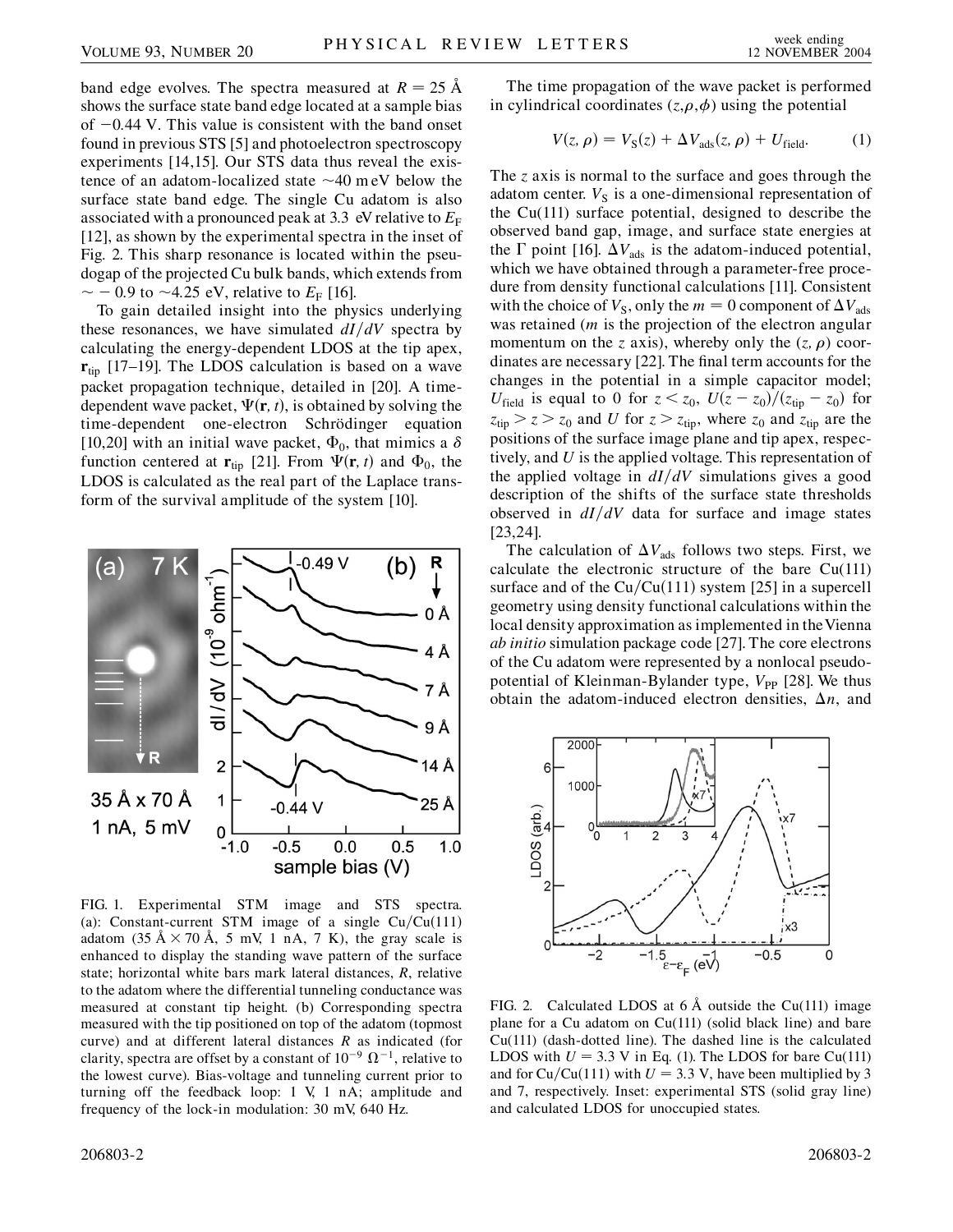adatom-induced one-electron exchange-correlation potentials,  $\Delta V^{\text{xc}}$ , for these systems. Both  $\Delta V^{\text{xc}}$  and  $\Delta n$  are found to be well confined within the  $4 \times 4$  surface unit cell used in the calculation. Second, by solving Poisson's equation with  $\Delta n$ , we obtain the Hartree potential,  $\Delta V^{\text{H}}$ , induced by a single adatom in the entire space. This scheme ensures that the long-range behavior of  $\Delta V^{\text{H}}$ , that is, the long-range dipole potential, is accurately described.  $\Delta V_{\text{ads}}$  is then given by the sum of  $\Delta V^{\text{H}}$ ,  $\Delta V^{\text{xc}}$ , and  $V_{\text{PP}}$ .

The calculated LDOS for Cu/Cu(111) presented in Fig. 2 exhibits several adatom-induced peaks. Two adatom-induced peaks appear among the occupied states. One at  $-0.7$  eV ( $U = 0$ ), just below the surface state band edge, and another at  $-1.9$  eV ( $U = 0$ ). In the inset we also show the LDOS obtained for the unoccupied states, exhibiting a single peak at  $+2.7$  eV ( $U = 0$ , full line). As will be shown below, the peak at  $-0.7$  eV is assigned to surface state localization by the adatom, whereas the peaks at -1*:*9 and 2*:*7 eV are assigned to resonances deriving from the  $d_{z^2}$  atomic orbital and  $sp_z$  hybrid atomic orbitals, respectively.

To characterize the adatom-induced resonances revealed by the calculated LDOS we have computed their wave functions [8,20], which were obtained from the Laplace transform of the wave packet at the resonance energy. The resonant wave function at  $+2.7$  eV, shown in Fig. 3(a), exhibits the characteristic structure of an hybrid state formed from *s* and  $p<sub>z</sub>$  orbitals of the adatom with a strong coupling to the metal. As seen by the tail of the wave function extending along the surface, there is a substantial decay of this resonance into the surface state. The resonant wave function at  $-0.7$  eV, shown in Fig. 3(b) is quite different. It is located much closer to the surface image plane and it exhibits a large decay into 3D propagating bulk states. The  $d_{z^2}$  character of the resonance at  $-1.9$  eV was characterized in a similar manner using its resonant wave function (not shown).

A complementary characterization of the resonances in the LDOS is provided by their response to a modification of the pseudopotential  $V_{\text{PP}}$  for the adatom.  $V_{\text{PP}}$  consists of



FIG. 3 (color online). Logarithm of the modulus of the resonant wave functions calculated at (a)  $E = 2.7$  eV and (b)  $E =$ -0*:*7 eV. The adatom center is at the origin of coordinates.

a local part giving the  $l = 0$  component and nonlocal projectors for  $l = 1, 2$ . We have removed either the  $l = 1$ or  $l = 2$  nonlocal projectors. Removal of a nonlocal projector of V<sub>PP</sub> is expected to mainly affect states with a significant component in that symmetry. If the nonlocal projector for the  $l = 1$  is removed, only the peak at 2.7 eV was slightly shifted, whereas if the  $l = 2$  nonlocal projector is removed, only the peak at  $-1.9$  eV was shifted. In none of these modifications of  $V_{\text{PP}}$  the peak at  $-0.7 \text{ eV}$ shifted. These observed shifts of the resonances due to changes in  $V_{\text{PP}}$  then corroborate our previous assignments of the peaks. As another indication of the nature of the surface state threshold peak, we have considered its behavior under an outward displacement of  $\Delta V_{\text{ads}}$ . As  $\Delta V_{\text{ads}}$ is displaced outwards, the peak remains pinned just below the surface state band edge, while becoming more narrow and weaker.

We now turn to a direct comparison between the experimental and simulated  $dI/dV$  spectra, in Figs. 1 and 2, respectively. First, the adatom-induced peak appearing just below the surface state band edge in both spectra gives evidence for surface state localization by the adatom. However, the agreement between the experimental and simulated  $dI/dV$  peak shapes is only qualitative: the calculated width of the surface state band edge peak, 0.5 eV, is larger than the experimental width, 0.15 eV. This discrepancy is most likely an effect of the approximations in the system modeling, in particular, the choice of the model potential  $[16]$  for the bare Cu(111) surface that assumes a free-electron propagation in the direction parallel to the surface and the neglect of a possible local relaxation of the substrate due to the adatom. Second, the agreement for the unoccupied  $sp<sub>z</sub>$  resonance peak (3.3 V) in experiment) is, on the other hand, excellent for a sample bias of  $U = 3.3$  V in Eq. (1), as shown in Fig. 2 inset. The  $d_{z^2}$  peak in the simulated spectrum is too spatially localized to be resolved in experiment.

The peak energy shift in response to an external electric field in the simulated  $dI/dV$  spectrum is important to correctly simulate experimental  $dI/dV$  spectra at large bias *U*. The shift is associated with the average localization of the resonance, whereby it also reflects the origin of the peak. As shown in Fig. 2 for  $U = 3.3$  V, the surface state band edge peak does not shift considerably in the applied electric field, whereas the peaks deriving from atomic orbitals have appreciable peak energy shifts. From the bias-induced peak energy shifts, one can get a rough estimate of the average electron position in each resonance, within our simple capacitor model for the electric field  $(U = 3.3 \text{ V})$ . The surface state band edge peak, corresponds to an average electron position 0.45 Å below the adatom, which is close to the image plane of the bare surface, as expected for a surface state related structure. The  $sp<sub>z</sub>$  hybrid, on the other hand, is centered slightly outside the adatom position, as expected for a polarized